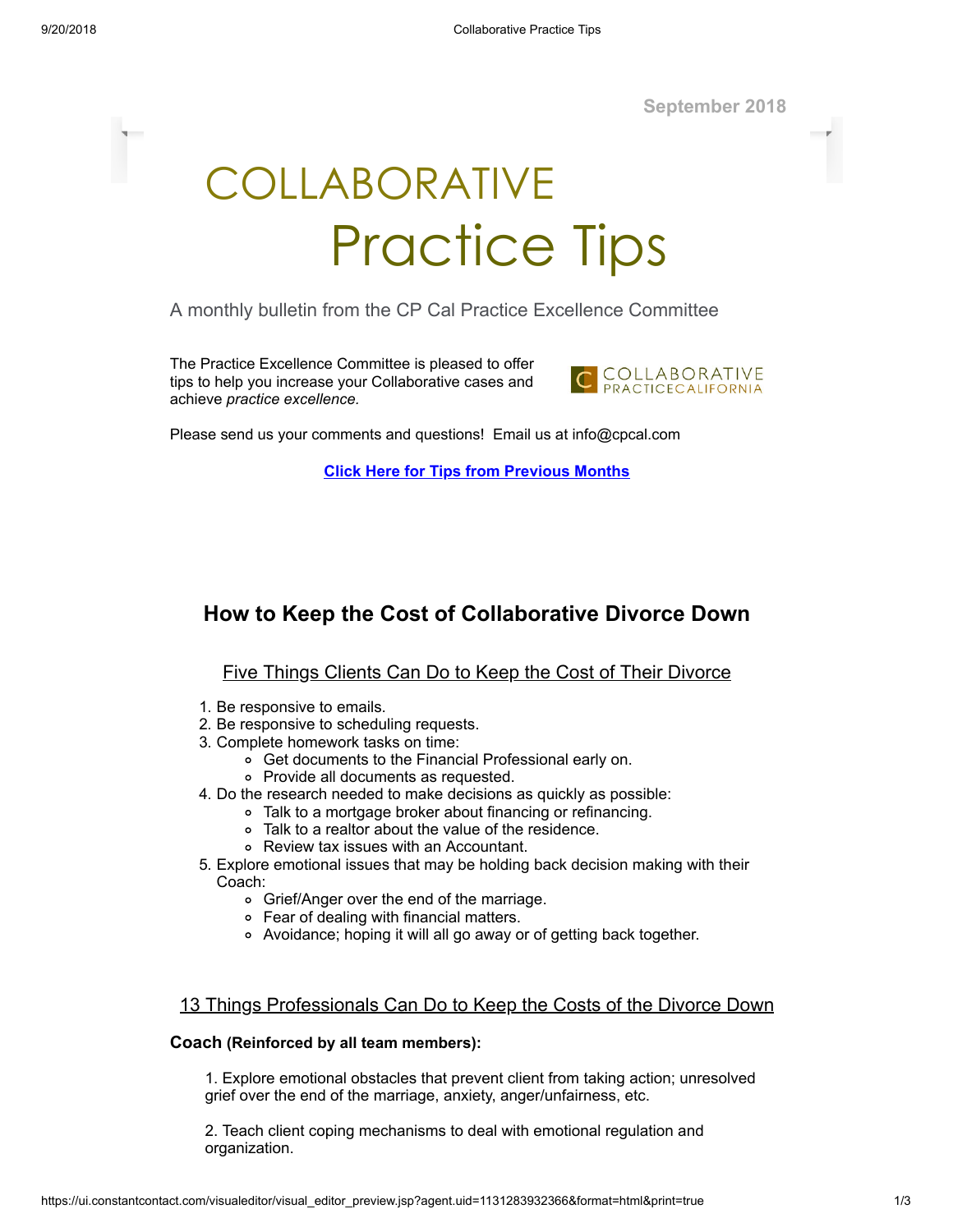3. Discuss with client how trust may be impacted if they do not meet their homework deadlines.

4. Help the client understand how managing their emotions and keeping their commitments will increase their sense of security, control, and their own integrity during the process.

5. Remind clients that the tasks to be done align with their own stated goals and interests as identified early in the process.

6. Discuss the differences in pace if one client is eager to move faster than the other. Explore ideas to manage these differences with the clients and the team. Try to find a pace that works for both clients.

### **Team:**

7. Capture task responsibilities and expected completion dates in meeting minutes and distribute to all team members and clients. These will serve as reminders to the clients to get tasks done.

8. Designate a team member to follow up on each task.

9. Review the task list at the start of each meeting.

10. Recognize even small accomplishments to build motivation and momentum.

11.Track the progress and completion of tasks by the professionals and the clients.

12. Evaluate whether or not to postpone a meeting if not all homework has been done. Consider the cost effectiveness of postponing vs. meeting if insufficient data is available to move the agenda forward.

13. Remind clients of the difficulties in rescheduling meetings if homework is not getting done.



**Join the Conversation #cpcal**



CP Cal c/o 767 Brannan Place, Concord, CA 94518 925-566-8590 info@cpcal.com

CP Cal, c/o Christine Maderos, 767 Brannan Place, Concord, CA 94518

[SafeUnsubscribe™ {recipient's email}](https://visitor.constantcontact.com/do?p=un&mse=001rxf2VXOUUER6BHQmwMlODMsTUidDuMLx&t=001zqZSR7-oqiDRyBC4G8nrLQ%3D%3D&id=001b-xBWU3VMkdsuSDl-0Mhs8Ff7K3J6Z_A&llr=bny6tgdab) [Forward this email](https://ui.constantcontact.com/sa/fwtf.jsp?llr=bny6tgdab&m=1102955078049&ea=info@cpcal.com&a=1131283932366&id=preview) | [Update Profile](https://visitor.constantcontact.com/do?mse=001rxf2VXOUUER6BHQmwMlODHEc6ix41KshVm0l6YzJjwjQ1TXwL5c8vA%3D%3D&t=001zqZSR7-oqiDRyBC4G8nrLQ%3D%3D&lang=001FCSs65SMrsI%3D&id=001b-xBWU3VMkdsuSDl-0Mhs8Ff7K3J6Z_A&llr=bny6tgdab&p=oo) | [About our service provider](http://www.constantcontact.com/legal/service-provider?cc=about-service-provider) Sent by [info@cpcal.com](mailto:info@cpcal.com) in collaboration with